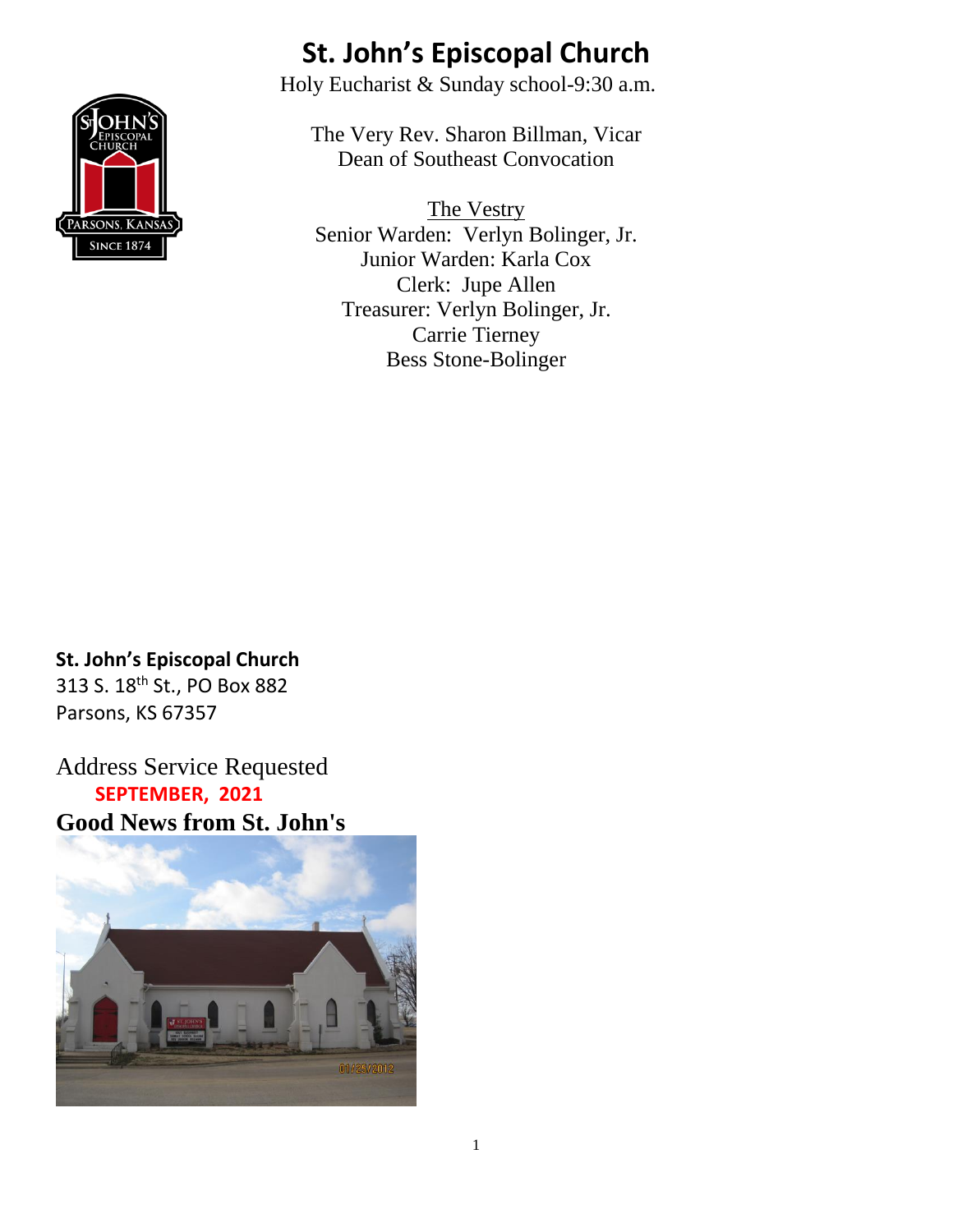# **Good News from St. John's**

**September 2021**

Parsons, KS 67357



**MISSION STATEMENT**: With God's help, we seek to share our love, fellowship, charity and faith with all in the name of our Lord and Savior Jesus Christ.



The Annual "Mass in the Grass" and Picnic will be held on Sunday September 19, 2021. The Service will start at 10:00 a.m. on the north lawn. Please bring your own lawn chair. Please bring a side dish, the church will provide the hamburgers, hot dogs, buns, and condiments. We do not have to wear masks as long as we are outside. If weather requires we move inside, we will need to mask for the service.

Hope to see many of you there. Mother Sharon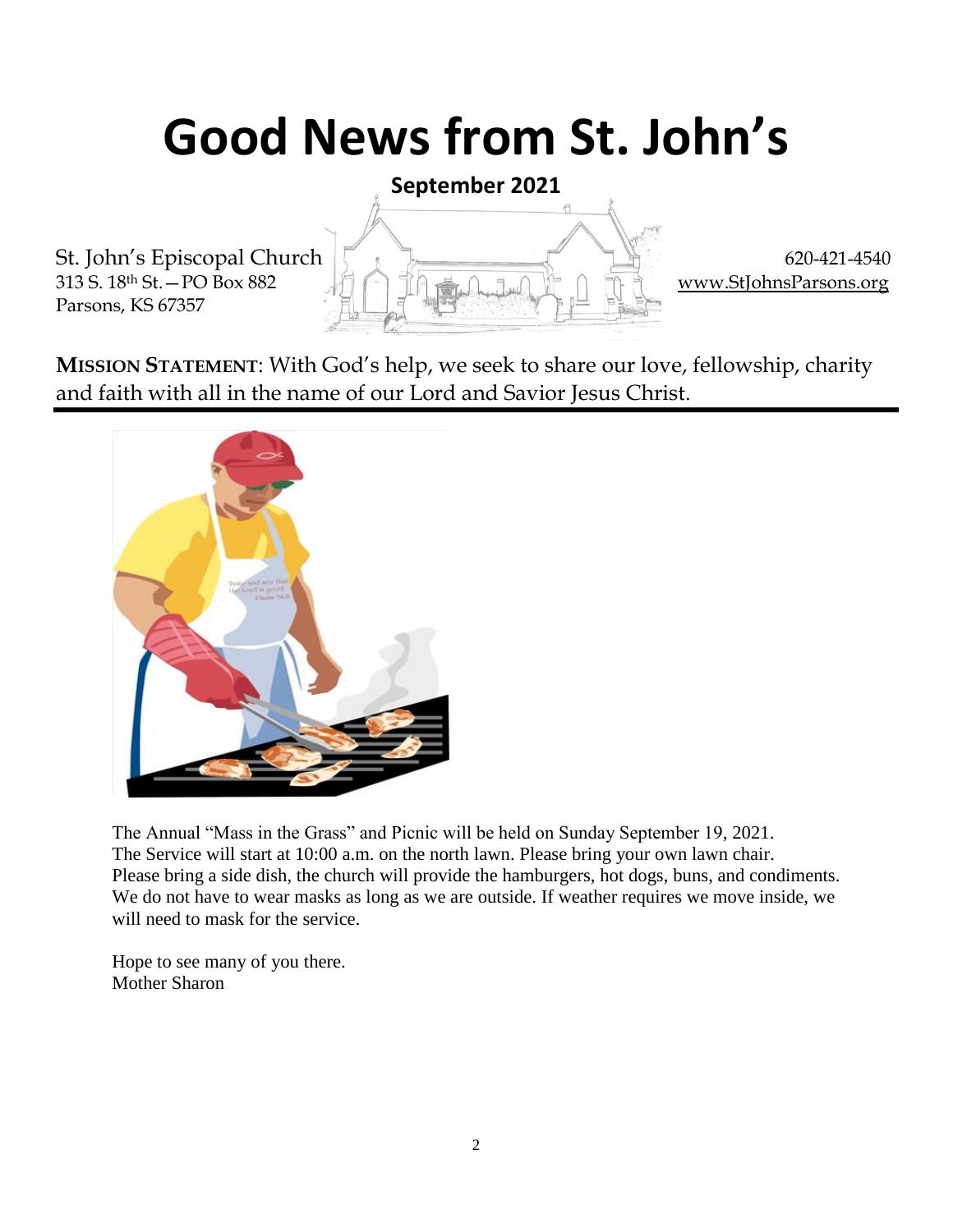#### **Labette Assistance Center**

We will begin collecting non-perishable food again, and taking to Labette Assistance Center after the 1st Sunday of the month. Currently they are in need of mac & cheese boxed dinners, ramen noodles and sugar-free items.

Thanks,

Sharon+

#### **Article on Covid 19 changes:**

The Bishop has issued new Covid-19 guidelines. We are once again being required to wear a mask during all church services. This includes the vaccinated and unvaccinated.

This will be in effect through October 1st. At that time the mask policy will be reviewed and a decision made whether to extend the requirement.

#### **The Blessing of Animals A Community Service of Thanksgiving**



Saturday Oct.  $2<sup>nd</sup>$  at 1:00 pm at the Parsons Pet Hospital by The Rev. Richard McCandless

Sunday Oct. 3<sup>rd</sup> at 2:00 p.m. at St. John's Episcopal Church, 1801 Corning, on the north lawn by the Rev. Sharon Billman Individual packaged drinks and snacks will be provided.

#### **St. John's Episcopal Church Vestry Meeting**

No meeting in July



#### **Treasurer Report**

Verlyn W. Bolinger Jr. Treasurer of St. John's Episcopal Church



#### **Our prayers have been asked for:**

Teresa, Jim, Mary, Harry, Gina, Gloria, Ethan, Jim, Janie, Kelly, Wuanita, Jeffrey, Boo, Jane, Regina, Bretten, Richard, Carolyn, Lynn, Dwayne, Doris, Alan, Kay, Lorrie, Addlee, Jon, Josh, Vickie, Ron, Randy, Janet, Rita, Bridget, Tommey, Keyandria, Bill, William, Debra Lynn, Molly, Frank, LaDonna, Laura, David, Nicky, Jackie, LaVena, John & family, Special needs children their families and caregivers, Les, Mark, Kay, Pricilla, Jennifer, those with and those recovering from Covid-19 and their families, churches in the Southeast Convocation in their call to mission, the Southeast Minster project, all clergy in the Southeast Convocation especially Gary, Dick, and David, BKSM students, dispatchers and first responders, the men & women serving our country here and abroad, and those who have served.

Those who have died: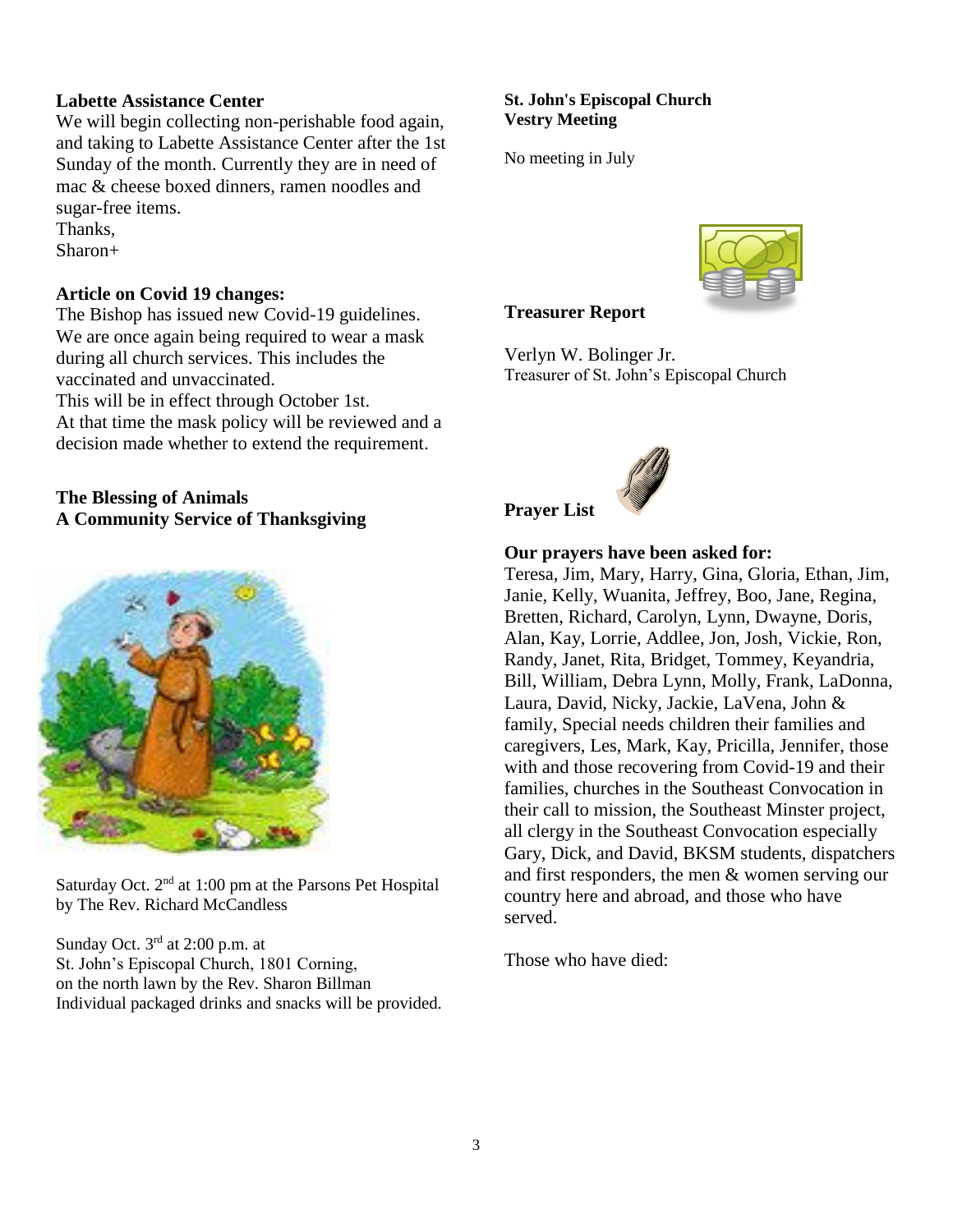

#### **September Birthdays**

5 Linda Nichols 26 Carrie Tierney 27 Jupe Allen III 29 Mike Scarborough



**September Anniversaries:** 10 Charles & Phyllis Middleton

Please send Articles for The Good News to Senta Meister, [sentabradmeister@aol.com](mailto:sentabradmeister@aol.com) or St. John's Episcopal Church, PO Box 882, Parsons, KS 67357.

#### **HEAD START**

**Another school year is upon us. St. John's Outreach Committee is once again filling Snack Packs for Head Start.**

**LT, Carrie, Ava and Zoe filled four weeks worth, so they are ready to start school.**

**Hopefully, if we don't need masks after October 1, everyone can help fill the bags next time.**

**Thanks Tierneys!**

#### **COFFEE HOUR**

**Because of the Mask Mandate, we will continue with "Help Yourself" Coffee Hour then see what October brings.**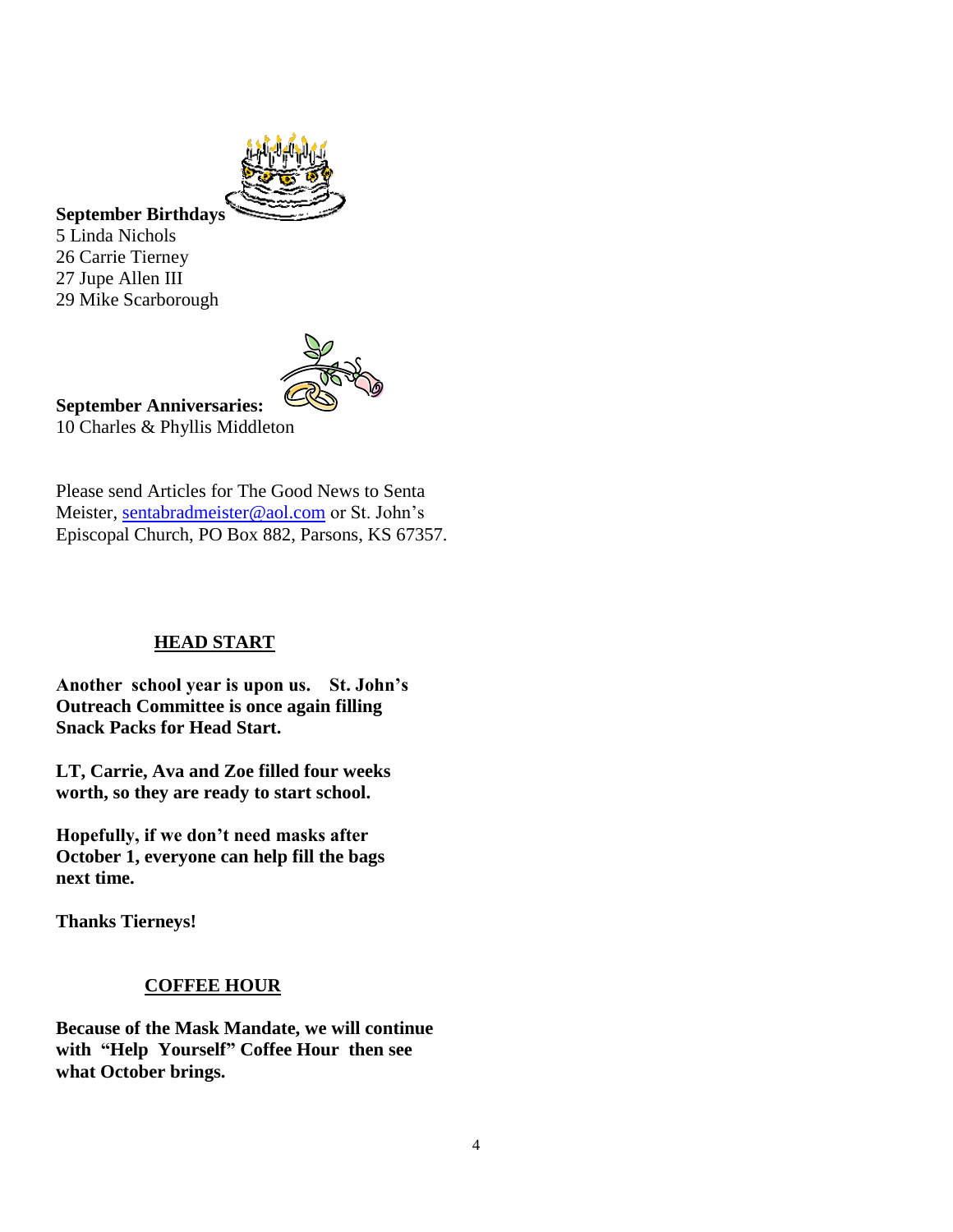

### **St. John's Episcopal Church SEPTEMBER 2021**



| Sunday                                                                                           | Monday                           | Tuesday                 | Wednesday    | Thursday                                                                 | Friday                                         | Saturday                                       |
|--------------------------------------------------------------------------------------------------|----------------------------------|-------------------------|--------------|--------------------------------------------------------------------------|------------------------------------------------|------------------------------------------------|
|                                                                                                  |                                  |                         | $\mathbf{1}$ | $\overline{2}$<br>Mother in Office<br>$1-5$ pm                           | $\overline{\mathbf{3}}$<br>Mother's Day<br>Off | 4                                              |
| <b>5 The Fifteenth Sunday</b><br>after Pentecost<br>Holy Communion 9:30 am                       | $6\phantom{1}$                   | $\overline{\mathbf{z}}$ | 8            | 9<br>Mother in Office<br>$1-5$ pm                                        | 10<br>Mother's Day<br>Off                      | 11<br><b>SE Convocation</b><br>board mtg. 10am |
| <b>12 The Sixteenth Sunday</b><br>after Pentecost<br>Holy Communion 9:30 am                      | 13<br>Vestry meeting 5:30<br>pm. | 14                      | 15           | 16<br>Mother in Office<br>$1-5$ pm                                       | 17<br>Mother's Day<br>Off                      | 18                                             |
| <b>19 The Seventeenth</b><br><b>Sunday after Pentecost</b><br>Mass in the Grass & Picnic<br>10am | 20<br>Newsletter<br>Deadline     | 21                      | 22           | 23<br>Mother in Office<br>$1-5$ pm<br>Worship & Music<br>meeting 5:30 pm | 24<br>Mother out of<br>town                    | 25                                             |
| <b>26 The Eighteenth Sunday</b><br>after Pentecost<br>Morning Prayer 9:30 am                     | 27                               | 28                      | 29           | 30<br>Mother in Office<br>$1-5$ pm                                       |                                                |                                                |